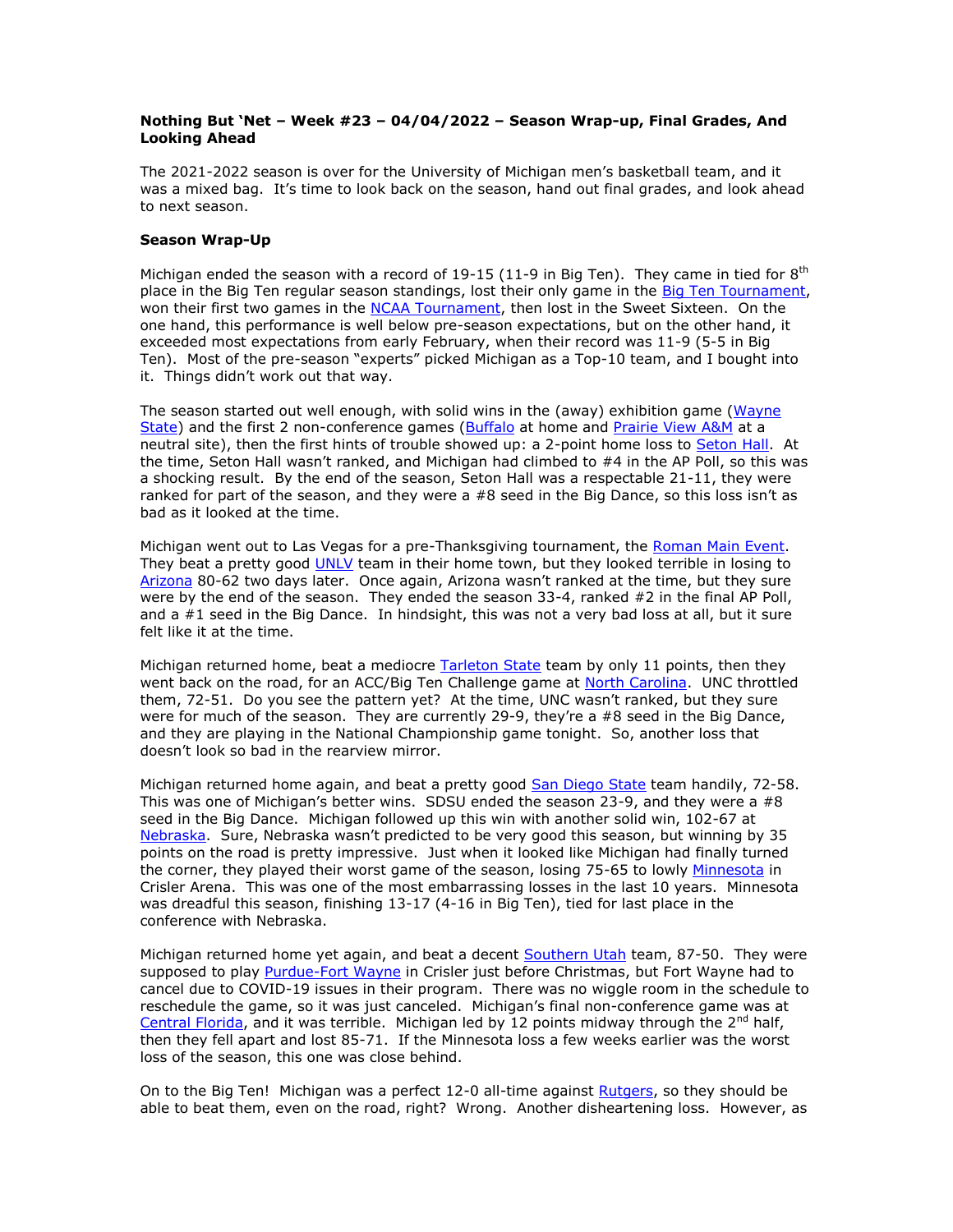with several other opponents this season, Rutgers turned out to be a lot better than expected. They ended up 18-14 (12-8 in Big Ten), and were a #11 seed in the Big Dance.

As if the Rutgers loss wasn't bad enough, Michigan had COVID-19 issues in their program, and they had to postpone their next two games, both at home, against two of the tougher teams in the conference:  $(#10)$  [Michigan State](https://mgoblue.com/news/2022/1/8/mens-basketball-wolverines-game-with-michigan-state-postponed.aspx) and  $(*4)$  [Purdue](https://mgoblue.com/news/2022/1/9/mens-basketball-wolverines-jan-11-game-vs-purdue-postponed.aspx). At the time, it wasn't clear when, or even if, the games would be rescheduled, but they were. Of course, that made for a couple really busy weeks late in the season, but we'll get to that.

Michigan went on the road again, and lost big at (#25) [Illinois.](https://mgoblue.com/news/2022/1/14/mens-basketball-undermanned-wolverines-fall-at-no-25-illinois.aspx) They beat [Maryland](https://mgoblue.com/news/2022/1/18/mens-basketball-dickinsons-big-night-helps-michigan-cruise-to-victory-over-maryland.aspx) in Ann Arbor, [Indiana](https://mgoblue.com/news/2022/1/23/mens-basketball-sharp-shooting-leads-michigan-to-win-at-indiana.aspx) on the road, and [Northwestern](https://mgoblue.com/news/2022/1/26/mens-basketball-late-rally-paces-michigan-past-northwestern-for-third-straight-win.aspx) in Ann Arbor. Ladies and gentlemen, that was Michigan's longest winning streak of the season: 3 games in a row.

Back on the road, another loss, this time at (#10) [Michigan State.](https://mgoblue.com/news/2022/1/29/mens-basketball-dickinsons-25-points-not-enough-as-wolverines-fall-at-michigan-state.aspx) Back home, playing a team that they beat by 35 points on the road earlier in the season, [Nebraska.](https://mgoblue.com/news/2022/2/1/mens-basketball-dickinsons-second-half-surge-rallies-michigan-to-win-over-nebraska.aspx) No problem, right? Wrong! They struggled mightily, but managed to squeak out a win, 85-79. Back on the road, another Top-10 opponent, another loss: at  $(*4)$  [Purdue.](https://mgoblue.com/news/2022/2/5/mens-basketball-dickinsons-28-points-valiant-u-m-effort-not-enough-to-take-down-no-4-purdue.aspx) The next game was a rare road win, at [Penn State.](https://mgoblue.com/news/2022/2/8/mens-basketball-dickinson-brooks-guide-u-m-comeback-victory-at-penn-state.aspx) The season was hanging in the balance.

Look at the emerging pattern: besides the "awesome" 3-game winning streak, Michigan had almost always followed a win with a loss. The next game was at home, but it was against (#3) [Purdue.](https://mgoblue.com/news/2022/2/10/mens-basketball-dickinson-leads-way-as-michigan-upsets-no-3-purdue-at-crisler.aspx) This was one of the two rescheduled/make-up games from earlier in the season. On paper, it looked like Michigan stood no chance. On the court, it was Michigan's best game of the season. They dominated Purdue, 82-58.

Unfortunately, this 2-game mini winning streak was the last time Michigan won two games in a row until the NCAA Tournament. The rest of the season looked like this:

- $\bullet$  L Home vs.  $(\#16)$  [Ohio State](https://mgoblue.com/news/2022/2/12/mens-basketball-michigan-falls-to-no-16-ohio-state-in-saturday-showdown-at-crisler.aspx)
- W Away vs. **Iowa**
- L Away vs. (#15) [Wisconsin](https://mgoblue.com/news/2022/2/20/mens-basketball-cold-shooting-second-half-does-in-wolverines-at-no-15-wisconsin.aspx)
- W Home vs. [Rutgers](https://mgoblue.com/news/2022/2/23/mens-basketball-michigan-begins-homestand-with-victory-over-rutgers.aspx)
- L Home vs. (#15) [Illinois](https://mgoblue.com/news/2022/2/27/mens-basketball-double-doubles-from-dickinson-jones-not-enough-in-loss-to-illinois.aspx)
- W Home vs. (#25) [Michigan State](https://mgoblue.com/news/2022/3/1/mens-basketball-michigan-rolls-past-michigan-state-behind-dickinsons-career-best-33-points.aspx) (this was the other rescheduled/make-up game)
- L Home vs. (#24) <u>Iowa</u>
- W Away vs. (#23) [Ohio State](https://mgoblue.com/news/2022/3/6/mens-basketball-wolverines-rally-for-road-win-at-no-23-ohio-state-in-regular-season-finale.aspx)
- L Neutral court vs. [Indiana](https://mgoblue.com/news/2022/3/10/mens-basketball-wolverines-fall-to-hoosiers-in-big-ten-tournament-second-round.aspx) (Big Ten Tournament)
- W Neutral court vs. (#24) [Colorado State](https://mgoblue.com/news/2022/3/17/mens-basketball-second-half-rally-delivers-first-round-upset-win-for-michigan-over-colorado-state.aspx) (NCAA Tournament)
- W Neutral court vs. (#5) [Tennessee](https://mgoblue.com/news/2022/3/19/mens-basketball-michigan-overpowers-tennessee-in-second-half-for-ncaa-second-round-upset.aspx) (NCAA Tournament)
- L Neutral court vs. (#6) [Villanova](https://mgoblue.com/news/2022/3/24/mens-basketball-michigan-denied-return-trip-to-ncaa-elite-eight-by-no-2-seeded-villanova.aspx) (NCAA Tournament)

A few comments on this batch of games:

The win at Iowa was one of Michigan's better road wins this season, second only to their win at Ohio State to close out the regular season.

The win over Rutgers was nice revenge for their early loss to them on the road. Ditto for the MSU game.

It makes no sense that Michigan could beat Iowa on the road, then lose to them at home. Same idea for the Indiana game – Michigan beat them on the road, then lost to them on a neutral court. It makes no sense.

One of the bigger stories this season came right after the loss at Wisconsin. [Coach Howard](https://mgoblue.com/staff-directory/juwan-howard/3769) was upset by the behavior of some of the Wisconsin coaches and players during the game, and he lost his temper and slapped one of the Wisconsin assistant coaches in the post-game handshake line. A small brawl broke out, and in the aftermath, Howard was suspended for the last five games of the regular season, two Michigan players [\(Moussa Diabate](https://mgoblue.com/sports/mens-basketball/roster/moussa-diabate/21865) and Terrance [Williams II\)](https://mgoblue.com/sports/mens-basketball/roster/terrance-williams-ii/21124) were suspended for one game, one Wisconsin player was suspended for one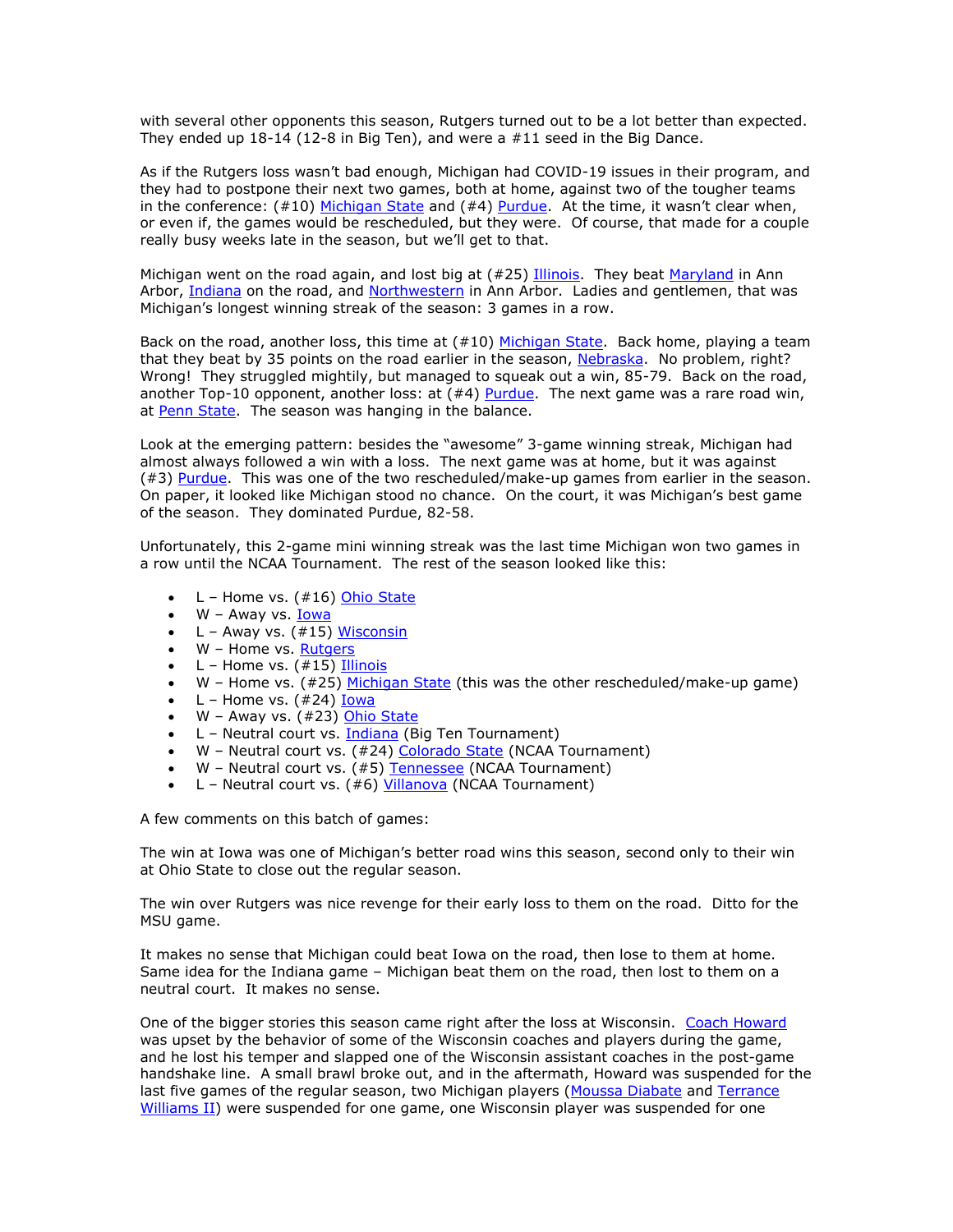game, and the Wisconsin head coach (Greg Gard) was given a slap on the wrist. While Howard was suspended, associate head coach [Phil Martelli](https://mgoblue.com/staff-directory/phil-martelli/3772) coached the team, and did a fine job.

The loss to Indiana in the Big Ten Tournament was right up there in the "sad" category. Once again, Michigan had a nice lead (17 points) midway through the  $2<sup>nd</sup>$  half, when they just stopped playing. That game, along with the Minnesota and UCF games, were the only three really bad games Michigan played all season. The rest of their losses were all explainable and forgivable.

That brings us to the NCAA Tournament. As the  $#11$  seed, Michigan was not expected to beat the #6 seed ([#24] Colorado State) in the first round, and they certainly were not expected to beat the #3 seed ( $[#5]$  Tennessee) in the second round. Losing to the #2 seed ( $[#6]$ Villanova) is nothing to be ashamed of. Villanova went on to play in the Final Four.

So, what happened? How did pre-season  $#6$  Michigan end up unranked and a  $#11$  seed in the Big Dance? I think all of the experts were way too optimistic about the new players, including incoming freshmen and a transfer player. They eventually all contributed, but not at the beginning of the season, and not consistently. The freshmen often played like freshmen. It took longer than expected to develop the right team chemistry. The schedule also turned out to be a lot more challenging than it looked before the season.

## **Final Grades**

Here are the final grades, with mid-term grades listed first.

## Freshman Eligibility

- **[Isaiah Barnes](https://mgoblue.com/sports/mens-basketball/roster/isaiah-barnes/21862) (Inc./Inc.)** Isaiah played in 2 games, and didn't attempt a shot. He might be eligible for a redshirt, but probably not.
- [Kobe Bufkin](https://mgoblue.com/sports/mens-basketball/roster/kobe-bufkin/21863)  $(C+/C+)$  Kobe played in 28 games, and scored 85 points. He looked good in a few games (Prairie View A&M, Southern Utah, Central Florida, and away Iowa) and like a freshman in the rest. He didn't shoot very well from 3-point range (8-for-36  $=$ 22.2%), and he had more turnovers (15) than assists (8).
- $\bullet$  [Ian Burns](https://mgoblue.com/sports/mens-basketball/roster/ian-burns/22253) (Inc./Inc.) Ian was on the scout team, and he only played 2 minutes in 2 games. He missed his only shot attempt.
- [Frankie Collins](https://mgoblue.com/sports/mens-basketball/roster/frankie-collins/21864) (C+/B-) Frankie played in 31 games, and scored 88 points. He looked good in a couple games (San Diego State and Colorado State) and like a freshman in the rest. He shot horribly from 3-point range  $(3$ -for-18 = 16.7%), and he had too many turnovers (35). However, he did have more assists (43) than turnovers. He played good defense, and he ran the team fairly well when he played point guard.
- [Moussa Diabate](https://mgoblue.com/sports/mens-basketball/roster/moussa-diabate/21865) (B/B+) Moussa played in 32 games (started 26) and scored 289 points. He has also grabbed 92 rebounds and blocked 11 shots. He is very athletic, and brings lots of energy to the team when he's out there. He also fouls too much.
- [Caleb Houstan](https://mgoblue.com/sports/mens-basketball/roster/caleb-houstan/21866)  $(B+/B+)$  Caleb started all 34 games this season and scored 343 points. He shot pretty well from 3-point range (60-for-169 = 35.5%) and he snagged 135 rebounds. He had several very good games, and a few very bad games. Even when he had a good game, he was too quiet out there. He needs to show some emotion to get the rest of the team fired up.
- [Will Tschetter](https://mgoblue.com/sports/mens-basketball/roster/will-tschetter/21867) (Inc./Inc.) Will was voluntarily redshirted. He didn't play in any games this season. He was the Most Valuable Cheerleader on the bench.

### Sophomore Eligibility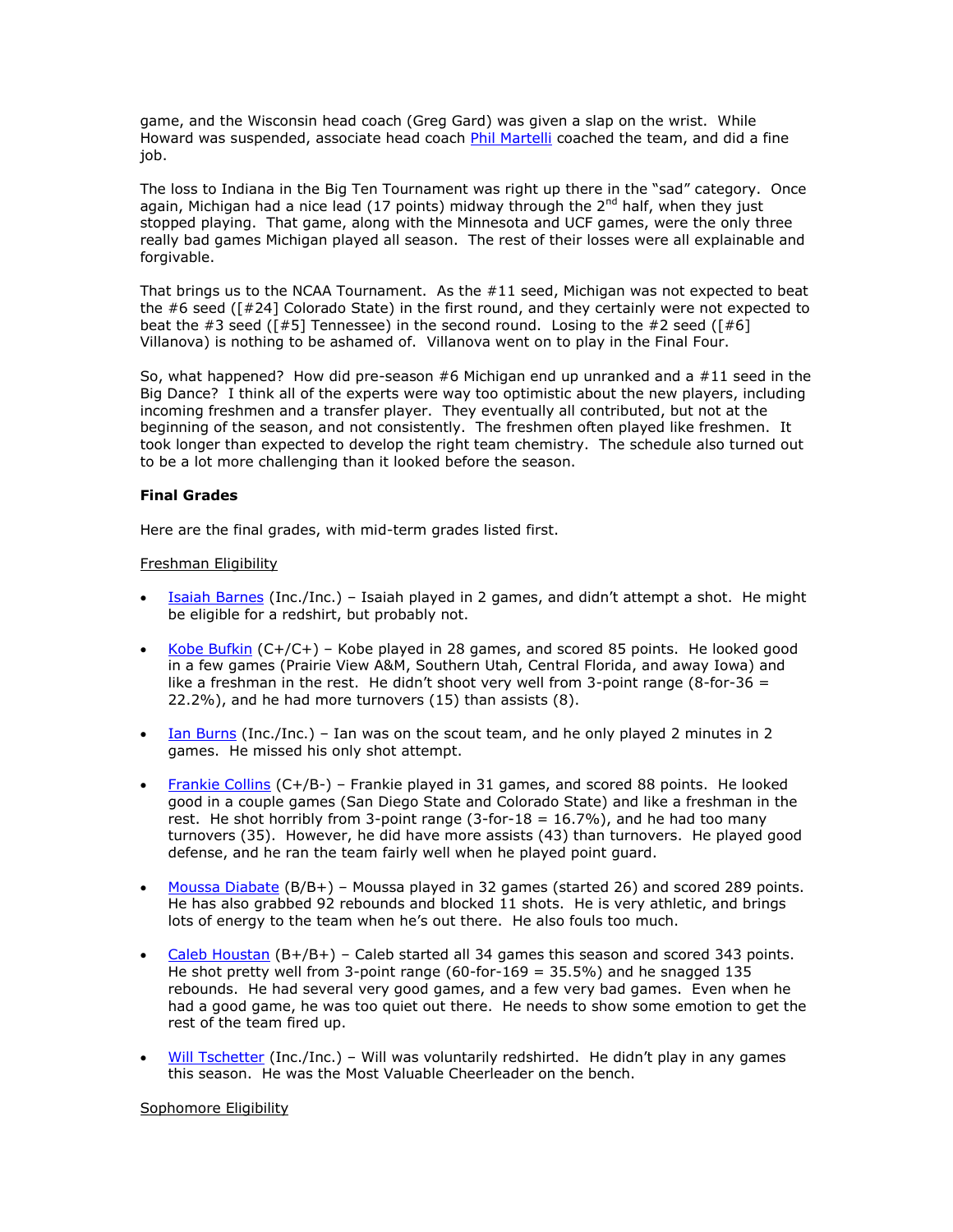- [Hunter Dickinson](https://mgoblue.com/sports/mens-basketball/roster/hunter-dickinson/21122) (A-/A) Hunter's stats were actually up from last season, but it didn't feel like it. He started out slower this season, almost appearing disinterested during some of the non-conference losses, but he picked up steam as the season went along. One aspect of his game is definitely better this season: 3-point shooting. Last season, he was 0-for-4. This season, he was 21-for-64 (32.8%). He led the team in scoring (18.6 points/game), rebounding (8.6 rebounds/game), and blocks (49). Unfortunately, he also led the team in fouls and turnovers.
- [Jace Howard](https://mgoblue.com/sports/mens-basketball/roster/jace-howard/21125) (C-/C-) Jace played in 14 games and scored 16 points. He even hit a 3 pointer. He was often brought in for defensive purposes, and he contributed to a mean full-court press.
- [Zeb Jackson](https://mgoblue.com/sports/mens-basketball/roster/zeb-jackson/21123) (C-/Withdrawn) Zeb only played in 4 games, then he stopped playing and traveling with the team. The reason was listed as "personal" (non-injury, non-COVID-19). [On 02/01/2022, he entered the transfer portal,](https://www.mlive.com/wolverines/2022/02/michigan-basketball-guard-zeb-jackson-former-top-100-recruit-enters-transfer-portal.html) and [on 04/02/2022, he announced his](https://richmond.com/sports/college/vcu-secures-michigan-transfer-guard-zeb-jackson/article_a795ff25-606a-5342-baa6-f661af12040a.html)  [transfer to Virginia Commonwealth \(VCU\).](https://richmond.com/sports/college/vcu-secures-michigan-transfer-guard-zeb-jackson/article_a795ff25-606a-5342-baa6-f661af12040a.html) We wish him luck there. It's too bad he didn't work out at Michigan.
- [Terrance Williams II](https://mgoblue.com/sports/mens-basketball/roster/terrance-williams-ii/21124) ( $C/C+$ ) Terrance played in 31 games (started 1), and scored 146 points. He's had a couple great games (Buffalo, at Nebraska, at Indiana, and at Ohio State) and a bunch of forgettable games. He was the  $2<sup>nd</sup>$  best 3-point shooter on the team (20-for-52 = 38.5%). He's a good defender, and a good rebounder for his size.

## Junior Eligibility

 [Brandon Wade](https://mgoblue.com/sports/mens-basketball/roster/brandon-wade/22258) (Inc./Inc.) – Brandon was on the scout team, and he didn't appear in any games this season.

## Senior Eligibility

- [Eli Brooks](https://mgoblue.com/roster.aspx?rp_id=18372) (B/A-) Eli started all 34 games this season. He had a real up-and-down season. He started out strong, as the only Michigan player scoring in double figures for the first 10 games, then he hit a rough patch, with only 2 decent games in the next 6. He got back on track, and finished the season well, with double figures (or very close) in 17 of his last 18 games. He was the  $2^{nd}$  leading scorer on the team (12.8 points/game), the leading 3-point shooter (56-for-142 = 39.4%),  $2^{nd}$  on the team in assists (100), and 1<sup>st</sup> on the team in steals (40). He ended his career with a couple all-time Michigan records: most wins (124) and most games played (159).
- $\bullet$  [Jaron Faulds](https://mgoblue.com/sports/mens-basketball/roster/jaron-faulds/21118) (C/C) Jaron played in 15 games, and scored 13 points. He provided valuable minutes when Dickinson wasn't available.
- **[Brandon Johns, Jr.](https://mgoblue.com/roster.aspx?rp_id=18454)** (C-/D+) Brandon was the biggest disappointment on the team this season. As a senior with some starting experience, a lot was expected from him, and he didn't deliver. In fact, after starting the first 6 games, he lost his starting role to Diabate. He played in 31 games (started 9), and scored 100 points. He had one good game (at Nebraska) and a bunch of forgettable games including 10 games with 0 points and 11 games with less than 5 points.
- [DeVante' Jones](https://mgoblue.com/sports/mens-basketball/roster/devante-jones/22254)  $(B/B+)$  DeVante' started every game this season but one (Colorado State), and was the main point guard. He started the season slowly, but once he got the chemistry going, he did fine. He was the  $3<sup>rd</sup>$  leading scorer on the team (10.3) points/game), and he led the team in assists (151), against 71 turnovers. His 3-point shooting was also pretty good:  $27$ -for-79 =  $34.2\%$ .
- [Adrien Nuñez](https://mgoblue.com/roster.aspx?rp_id=18455) (Inc./Inc.) Adrien played in 10 games, and scored 8 points. For someone who was recruited as a 3-point specialist, his numbers were lousy: 1-for-6.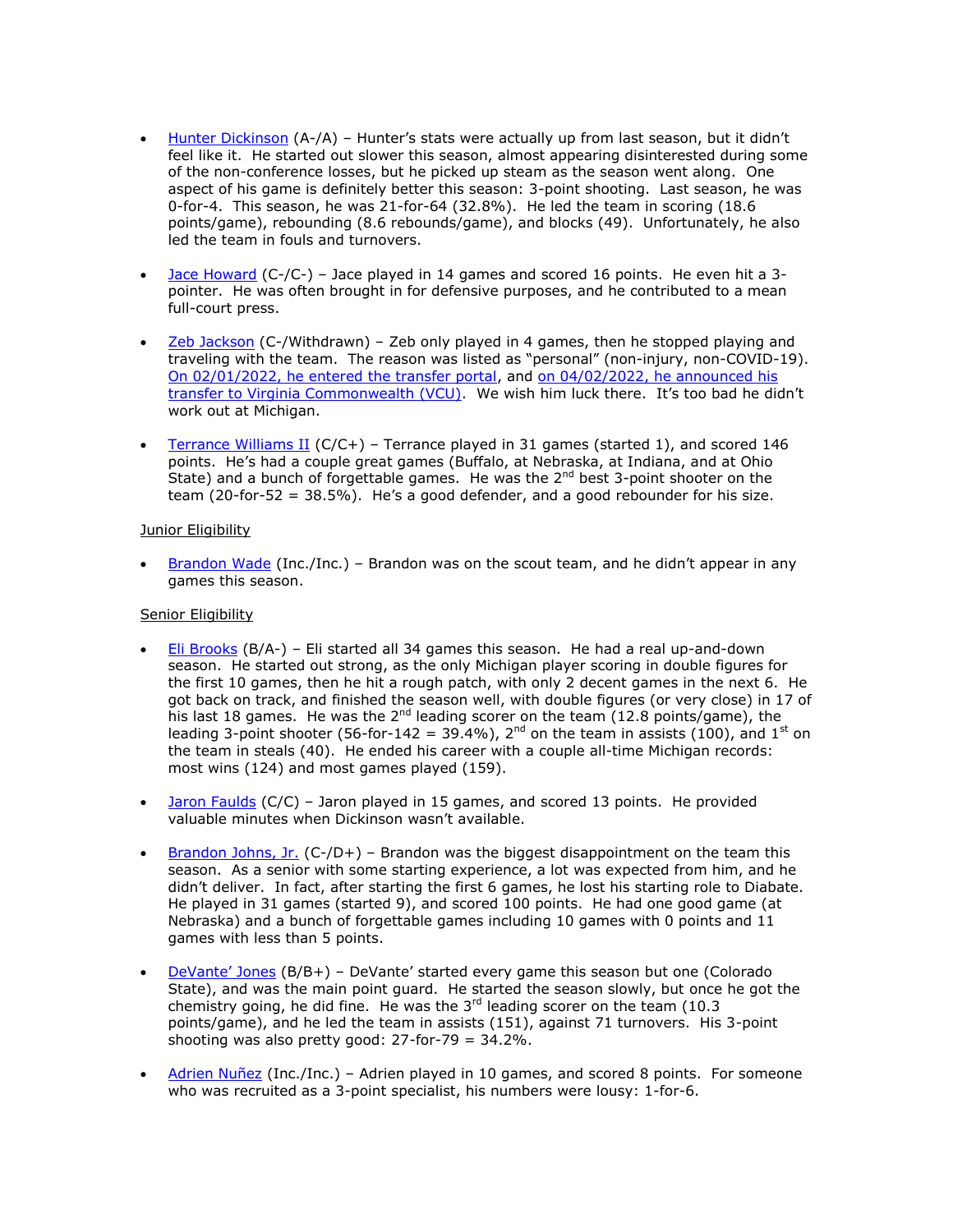# **Looking Ahead**

There are five main considerations for next season's roster:

- Who's graduating?
- Who's leaving early for the NBA Draft?
- Who's transferring?
- Who are the incoming freshmen?
- Who will join the team from the transfer portal?

Let's check out each of these considerations.

## *Who's Graduating?*

The question of who's graduating used to be simpler, but with the new COVID-19 rules, it's a little trickier. The only player on the roster who has used up all his eligibility (5 years!) is Eli Brooks. The other four members of the senior class (Jaron Faulds, Brandon Johns, Jr., DeVante' Jones, and Adrien Nuñez) are all eligible to return for one more season, thanks to the COVID-19 rules. Jones has already announced that he is not returning, and will be entering the NBA Draft. The other three players have not announced their intentions, but I would be surprised if any of them returned.

## *Who's Leaving Early For The NBA Draft?*

There are a few important dates related to the NBA Draft:

- 04/24/2022 The deadline for underclassmen wishing to declare for the draft.
- 06/01/2022 The deadline for underclassmen to withdraw from the draft and maintain their collegiate eligibility.
- $-06/23/2022 -$  The NBA Draft.

At this point, only one player from this season's team has declared that he is entering the NBA Draft: DeVante' Jones. However, there are three more players who might consider joining him: Hunter Dickinson, Moussa Diabate, and Caleb Houstan. None of the "mock" drafts I have seen show any Michigan players, including Jones, so it is hard to imagine any of the three underclassmen staying in the draft, although they might all put their names in so they can be evaluated, then withdraw from the draft by 06/01/2022. Dickinson did this last season, and he returned for this season based on the feedback he got from the process. Aside from wanting them all back for next season's team, I didn't see NBA skills from any of them this season. We'll just have to wait and see.

### *Who's Transferring?*

At this point, no one from this season's team has announced their desire to enter the infamous Transfer Portal. However, I wouldn't be surprised if one or two players decided to transfer. The most likely is Kobe Bufkin, but I haven't heard anything concrete.

### *Who Are The Incoming Freshmen?*

There are 4 incoming freshmen committed to Michigan for next season:

- [Gregg Glenn](https://n.rivals.com/content/prospects/2022/gregg-glenn-iii-234075) III (6'7", 210 pounds, F) Gregg is a 4-star power forward. He'll be a force in the paint, but his outside shot needs some work.
- $\bullet$  [Jett Howard](https://n.rivals.com/content/prospects/2022/jett-howard-234064) (6'7", 220 pounds, G) Jett is a 4-star shooting quard. Yes, he's the younger of Coach Howard's two sons, and probably the more talented. He's a good defender, and he's got a nice jump shot.